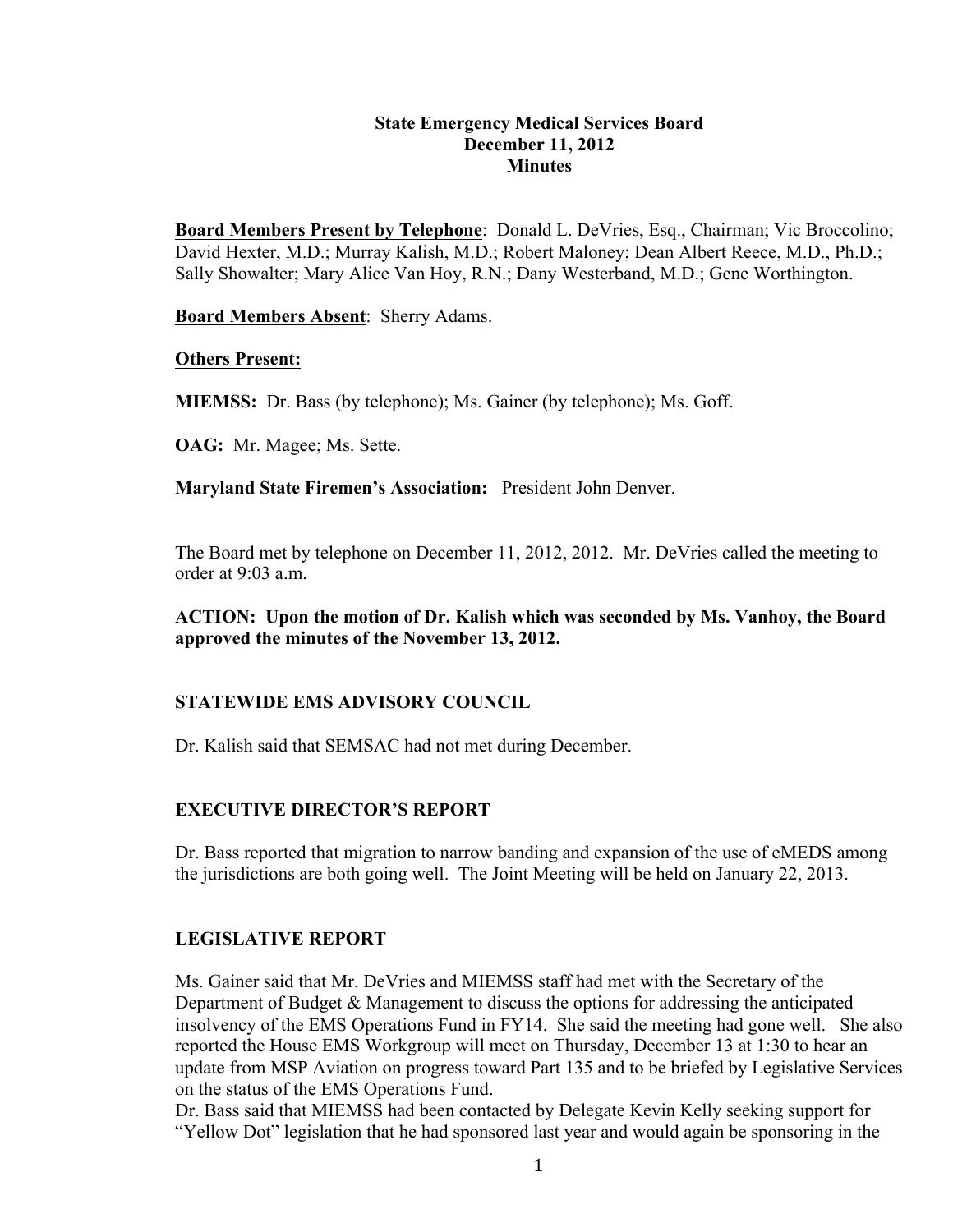upcoming legislative session. Dr. Bass said that the bill would establish a program whereby an individual would put a decal on their vehicle to alert responders to search their glove box for medical information in the event of an emergency. Dr. Bass said that MIEMSS had had a number of concerns with the bill, including medical and privacy issues. Dr. Bass said that MIEMSS had discussed these concerns with the sponsor and the House Committee Chairman and Vice-Chairman, but had not testified against the bill in the House bill last year. Dr. Bass said that MIEMSS has the same concerns with the new bill that is to be introduced. The Board discussed the issue and indicated that MIEMSS should maintain the same posture for this year's bill.

#### **SHOCK TRAUMA CENTER**

No report.

# **MSP AVIATION COMMAND UPDATE**

A written report was submitted.

## **MARYLAND STATE FIREMEN'S ASSOCIATION UPDATE**

President Denver reported that the Association continues to work on communications, marketing and recruitment and retention. He said that he and the officers were also preparing for the upcoming legislative session.

#### **NEW BUSINESS**

Revisions to Licensure & Certification Regulations. Ms. Sette presented a draft of proposed revisions to the regulations that will clarify for returning military veterans the procedures to be completed to obtain licensure or certification in Maryland. She said that the procedures were already in operation and that the draft changes would codify those procedures. She explained that most returning veterans seeking licensure / certification in Maryland were already National Registry certified or licensed / certified in another state and so were able to obtain Maryland licensure / certification under existing reciprocity regulations. Veterans without National Registry certification or licensure / certification in another state, however, are treated like other health care providers, e.g., nurses. These individuals, who have received some core content for EMS licensure / certification, but need training in other areas, may be tested for licensure / certification in those areas where core content requirements have been met, and must obtain required training in care components where they have not received previous training. Ms. Sette said that the draft regulations will be presented to the Board in February for approval as proposed regulations.